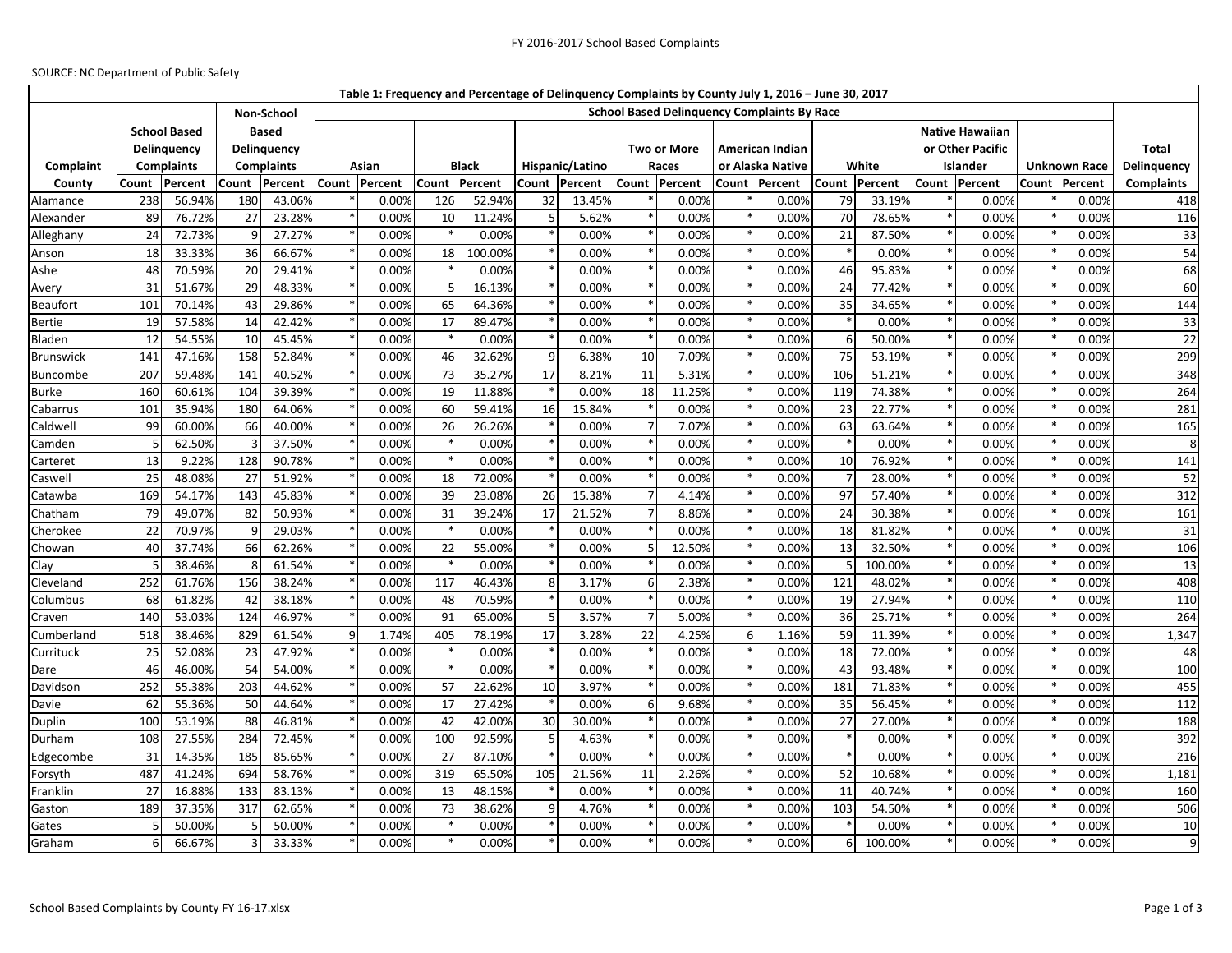## SOURCE: NC Department of Public Safety

|                |                                    |                  |                             |                  |                                                                  |                |              |                  |                 |                |               |                |                                              | Table 1: Frequency and Percentage of Delinquency Complaints by County July 1, 2016 - June 30, 2017 |                |                 |          |                |                        |                |                   |  |
|----------------|------------------------------------|------------------|-----------------------------|------------------|------------------------------------------------------------------|----------------|--------------|------------------|-----------------|----------------|---------------|----------------|----------------------------------------------|----------------------------------------------------------------------------------------------------|----------------|-----------------|----------|----------------|------------------------|----------------|-------------------|--|
|                |                                    |                  |                             |                  | <b>School Based Delinguency Complaints By Race</b><br>Non-School |                |              |                  |                 |                |               |                |                                              |                                                                                                    |                |                 |          |                |                        |                |                   |  |
|                | <b>School Based</b><br>Delinquency |                  | <b>Based</b><br>Delinguency |                  |                                                                  |                |              |                  |                 |                |               |                | <b>Two or More</b><br><b>American Indian</b> |                                                                                                    |                |                 |          |                | <b>Native Hawaiian</b> |                |                   |  |
|                |                                    |                  |                             |                  |                                                                  |                |              | or Other Pacific |                 |                |               |                |                                              |                                                                                                    |                |                 |          | <b>Total</b>   |                        |                |                   |  |
| Complaint      | <b>Complaints</b>                  |                  | <b>Complaints</b>           |                  | Asian                                                            |                | <b>Black</b> |                  | Hispanic/Latino |                | Races         |                | or Alaska Native                             |                                                                                                    | White          |                 | Islander |                | <b>Unknown Race</b>    |                | Delinquency       |  |
| County         | Percent<br>Count                   |                  | Count<br>Percent            |                  |                                                                  | Count Percent  |              | Count Percent    |                 | Count Percent  | Count Percent |                |                                              | Count Percent                                                                                      | Count Percent  |                 |          | Count Percent  |                        | Count Percent  | <b>Complaints</b> |  |
| Granville      | 42                                 | 62.69%           | 25                          | 37.31%           |                                                                  | 0.00%          | 26           | 61.90%           |                 | 16.67%         |               | 0.00%          |                                              | 0.00%                                                                                              | q              | 21.43%          |          | 0.00%          |                        | 0.00%          | 67                |  |
| Greene         | 25                                 | 83.33%           |                             | 16.67%           |                                                                  | 0.00%          | 17           | 68.00%           |                 | 0.00%          |               | 0.00%          |                                              | 0.00%                                                                                              |                | 20.00%          |          | 0.00%          |                        | 0.00%          | 30                |  |
| Guilford       | 425                                | 31.20%           | 937                         | 68.80%           |                                                                  | 0.00%          | 346          | 81.41%           | 23              | 5.41%          | 8             | 1.88%          |                                              | 0.00%                                                                                              | 46             | 10.82%          |          | 0.00%          |                        | 0.00%          | 1,362             |  |
| Halifax        | 92                                 | 31.51%           | 200                         | 68.49%           |                                                                  | 0.00%          | 83           | 90.22%           |                 | 0.00%          |               | 0.00%          |                                              | 0.00%                                                                                              | $\overline{7}$ | 7.61%           |          | 0.00%          |                        | 0.00%          | 292               |  |
| Harnett        | 196                                | 61.25%           | 124                         | 38.75%           |                                                                  | 0.00%          | 131          | 66.84%           | 11              | 5.61%          | 8             | 4.08%          |                                              | 0.00%                                                                                              | 46             | 23.47%          |          | 0.00%          |                        | 0.00%          | 320               |  |
| Haywood        | 63                                 | 63.00%           | 37                          | 37.00%           |                                                                  | 0.00%          |              | 0.00%            |                 | 0.00%          |               | 0.00%          |                                              | 0.00%                                                                                              | 59             | 93.65%          |          | 0.00%          |                        | 0.00%          | 100               |  |
| Henderson      | 153                                | 67.11%           | 75                          | 32.89%           |                                                                  | 0.00%          | 25           | 16.34%           | 25              | 16.34%         | 15            | 9.80%          |                                              | 0.00%                                                                                              | 84             | 54.90%          |          | 0.00%          |                        | 0.00%          | 228               |  |
| Hertford       |                                    | 14.55%           | 47                          | 85.45%           |                                                                  | 0.00%          |              | 100.00%          |                 | 0.00%          |               | 0.00%          |                                              | 0.00%                                                                                              |                | 0.00%           |          | 0.00%          |                        | 0.00%          | 55                |  |
| Hoke           | 55                                 | 55.00%           | 45                          | 45.00%           |                                                                  | 0.00%          | 31           | 56.36%           |                 | 12.73%         |               | 0.00%          |                                              | 14.55%                                                                                             | 5              | 9.09%           |          | 0.00%          |                        | 0.00%          | 100               |  |
| Hyde           |                                    | 33.33%           |                             | 66.67%           |                                                                  | 0.00%          |              | 0.00%            |                 | 0.00%          |               | 0.00%          |                                              | 0.00%                                                                                              |                | 0.00%           |          | 0.00%          |                        | 0.00%          |                   |  |
| Iredell        | 283                                | 45.06%           | 345                         | 54.94%           |                                                                  | 0.00%          | 84           | 29.68%           | 36              | 12.72%         | 19            | 6.71%          |                                              | 0.00%                                                                                              | 144            | 50.88%          |          | 0.00%          |                        | 0.00%          | 628               |  |
| Jackson        | 66                                 | 66.00%           | 34                          | 34.00%           |                                                                  | 0.00%          |              | 0.00%            |                 | 0.00%          | 8             | 12.12%         | 11                                           | 16.67%                                                                                             | 47             | 71.21%          |          | 0.00%          |                        | 0.00%          | 100               |  |
| Johnston       | 88                                 | 33.46%           | 175                         | 66.54%           |                                                                  | 0.00%          | 38           | 43.18%           | 17              | 19.32%         |               | 0.00%          |                                              | 0.00%                                                                                              | 32             | 36.36%          |          | 0.00%          |                        | 0.00%          | 263               |  |
| Jones          | 28                                 | 96.55%           |                             | 3.45%            |                                                                  | 0.00%          | 12           | 42.86%           |                 | 0.00%          |               | 0.00%          |                                              | 0.00%                                                                                              | 14             | 50.00%          |          | 0.00%          |                        | 0.00%          | 29                |  |
| Lee            | 226                                | 86.59%           | 35                          | 13.41%           |                                                                  | 0.00%          | 112          | 49.56%           | 47              | 20.80%         | 6             | 2.65%          |                                              | 0.00%                                                                                              | 59             | 26.11%          |          | 0.00%          |                        | 0.00%          | 261               |  |
| Lenoir         | 10 <sup>C</sup>                    | 56.18%           | 78                          | 43.82%           |                                                                  | 0.00%          | 56           | 56.00%           | ۶               | 8.00%          |               | 0.00%          |                                              | 0.00%                                                                                              | 32             | 32.00%          |          | 0.00%          |                        | 0.00%          | 178               |  |
| Lincoln        | 110                                | 36.67%           | 190                         | 63.33%           |                                                                  | 0.00%          | 11           | 10.00%           | 11              | 10.00%         |               | 0.00%          |                                              | 0.00%                                                                                              | 84             | 76.36%          |          | 0.00%          |                        | 0.00%          | 300               |  |
| Macon          | 53                                 | 54.08%           | 45                          | 45.92%           |                                                                  | 0.00%          |              | 0.00%            |                 | 0.00%          |               | 0.00%          |                                              | 9.43%                                                                                              | 46             | 86.79%          |          | 0.00%          |                        | 0.00%          | 98                |  |
| Madison        | 14                                 | 63.64%           |                             | 36.36%           |                                                                  | 0.00%          |              | 0.00%            |                 | 0.00%          |               | 0.00%          |                                              | 0.00%                                                                                              | 12             | 85.71%          |          | 0.00%          |                        | 0.00%          | 22                |  |
| Martin         | 73                                 | 52.14%           | 67                          | 47.86%           |                                                                  | 0.00%          | 57           | 78.08%           |                 | 0.00%          |               | 0.00%          |                                              | 0.00%                                                                                              | 15             | 20.55%          |          | 0.00%          |                        | 0.00%          | 140               |  |
| McDowell       | 65                                 | 57.52%           | 48                          | 42.48%           |                                                                  | 0.00%          |              | 0.00%            |                 | 0.00%          |               | 0.00%          |                                              | 0.00%                                                                                              | 62             | 95.38%          |          | 0.00%          |                        | 0.00%          | 113               |  |
| Mecklenburg    | 801                                | 24.41%           | 2,480                       | 75.59%           | 8                                                                | 1.00%          | 632          | 78.90%           | 100             | 12.48%         | 7             | 0.87%          |                                              | 0.00%                                                                                              | 51             | 6.37%           |          | 0.00%          |                        | 0.00%          | 3,281             |  |
| Mitchell       | 14                                 | 70.00%           |                             | 30.00%           |                                                                  | 0.00%          |              | 0.00%            |                 | 0.00%          |               | 0.00%          |                                              | 0.00%                                                                                              | 11             | 78.57%          |          | 0.00%          |                        | 0.00%          | 20                |  |
| Montgomery     | 19                                 | 35.85%           | 34                          | 64.15%           |                                                                  | 0.00%          | 11           | 57.89%           |                 | 31.58%         |               | 0.00%          |                                              | 0.00%                                                                                              |                | 0.00%           |          | 0.00%          |                        | 0.00%          | 53                |  |
| Moore          | 83                                 | 49.40%           | 85                          | 50.60%           |                                                                  | 0.00%          | 59           | 71.08%           |                 | 6.02%          |               | 0.00%          |                                              | 0.00%                                                                                              | 17             | 20.48%          |          | 0.00%          |                        | 0.00%          | 168               |  |
| Nash           | 38                                 | 15.32%           | 210                         | 84.68%           | $\ast$                                                           | 0.00%          | 34           | 89.47%           |                 | 0.00%          |               | 0.00%          |                                              | 0.00%                                                                                              |                | 0.00%           |          | 0.00%          |                        | 0.00%          | 248               |  |
| New Hanover    | 189                                | 45.00%           | 231                         | 55.00%           | 10                                                               | 5.29%          | 126          | 66.67%           | 12              | 6.35%          |               | 0.00%          |                                              | 0.00%                                                                                              | 37             | 19.58%          |          | 0.00%          |                        | 0.00%          | 420               |  |
| Northampton    | 32                                 | 50.79%           | 31                          | 49.21%           |                                                                  | 0.00%          | 30           | 93.75%           |                 | 0.00%          |               | 0.00%          |                                              | 0.00%                                                                                              |                | 0.00%           |          | 0.00%          |                        | 0.00%          | 63                |  |
| Onslow         | 266                                | 41.11%           | 381                         | 58.89%           |                                                                  | 0.00%          | 145          | 54.51%           |                 | 2.63%          | 11            | 4.14%          |                                              | 0.00%                                                                                              | 102            | 38.35%          |          | 0.00%          |                        | 0.00%          | 647               |  |
| Orange         | 36                                 | 39.13%           | 56                          | 60.87%           |                                                                  | 0.00%          | 12           | 33.33%           | ĥ               | 16.67%         |               | 0.00%          |                                              | 0.00%                                                                                              | 15             | 41.67%          |          | 0.00%          |                        | 0.00%          | 92                |  |
| Pamlico        | 13                                 | 68.42%           |                             | 31.58%           |                                                                  | 0.00%          |              | 38.46%           |                 | 0.00%          |               | 0.00%          |                                              | 0.00%                                                                                              | 6              | 46.15%          |          | 0.00%          |                        | 0.00%          | 19                |  |
| Pasquotank     | 76                                 | 44.71%           | 94                          | 55.29%           |                                                                  | 0.00%          | 52           | 68.42%           |                 | 0.00%          |               | 0.00%          |                                              | 0.00%                                                                                              | 21             | 27.63%          |          | 0.00%          |                        | 0.00%          | 170               |  |
| Pender         | 111                                | 49.12%           | 115                         | 50.88%           |                                                                  | 0.00%          | 55           | 49.55%           |                 | 0.00%          |               | 0.00%          |                                              | 0.00%                                                                                              | 53             | 47.75%          |          | 0.00%          |                        | 0.00%          | 226               |  |
| Perquimans     | 11<br>80                           | 30.56%<br>63.49% | 25<br>46                    | 69.44%<br>36.51% |                                                                  | 0.00%<br>0.00% |              | 81.82%<br>81.25% |                 | 0.00%<br>0.00% |               | 0.00%<br>0.00% |                                              | 0.00%<br>0.00%                                                                                     | 13             | 0.00%           |          | 0.00%<br>0.00% |                        | 0.00%<br>0.00% | 36<br>126         |  |
| Person<br>Pitt | 262                                | 31.23%           | 577                         | 68.77%           |                                                                  | 0.00%          | 65<br>220    | 83.97%           | 12              | 4.58%          | 12            | 4.58%          |                                              | 0.00%                                                                                              | 18             | 16.25%<br>6.87% |          | 0.00%          |                        | 0.00%          | 839               |  |
| Polk           | 10                                 | 35.71%           | 18                          | 64.29%           |                                                                  | 0.00%          |              | 0.00%            |                 | 0.00%          |               | 0.00%          |                                              | 0.00%                                                                                              |                | 0.00%           |          | 0.00%          |                        | 0.00%          | 28                |  |
| Randolph       | 174                                |                  | 148                         | 45.96%           |                                                                  |                |              |                  | 20              |                |               |                |                                              |                                                                                                    | 117            |                 |          |                |                        |                | 322               |  |
|                |                                    | 54.04%           |                             |                  |                                                                  | 0.00%          | 33           | 18.97%           |                 | 11.49%         |               | 0.00%          |                                              | 0.00%                                                                                              |                | 67.24%          |          | 0.00%          |                        | 0.00%          |                   |  |